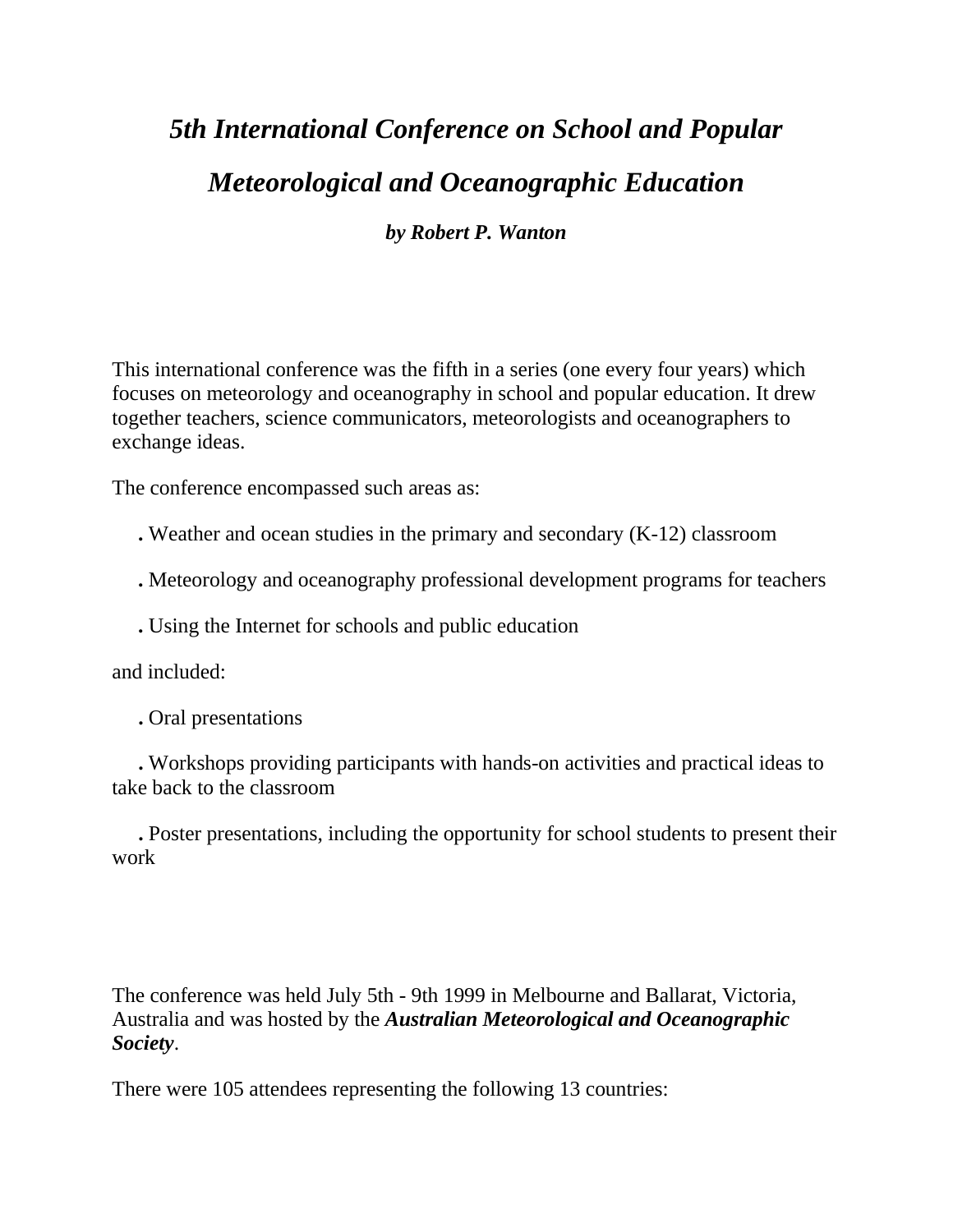**Argentina Australia Canada France Germany Japan Norway Philippines Singapore South Africa Spain UK USA**

It was a privilege, honor, and pleasure for me to be the lone representative of the National Weather Service of the United States. My trip *down-under* came about through the efforts of many individuals, none of whom was more influential than Ira Geer, Education Program Director of the American Meteorological Society. Ira strongly urged the NWS to participate in the conference and suggested that I would be an excellent person to do so. This was based on the fact that I have been involved with the AMS DataStreme Project since its inception 3 years ago; have attended the last two AMS Annual Meetings (Dallas and Phoenix) and have co-presented with John Moore, AMS Atmospheric Education Resource Agent (AERA) in southern New Jersey, at both; and have a very ambitious Education Outreach Program in the Mount Holly NWS Forecast Office.

*My attendance at the conference made a loud and positive statement by the NWS -- it showed the world that the NWS places an enormous emphasis on K-12 education*.

### **The Conference**

### Monday and Tuesday July 5th & 6th

The first two days of the conference were held at the **University of Ballarat** (Ballarat is located about 110 km west northwest of Melbourne). Oral presentations were given in the morning and early afternoon --- workshops took place in the late afternoon.

At the end of Monday's sessions, we traveled to Ballarat Town Hall where the Mayor of Ballarat and the Ballarat City Council hosted a *Civic Reception* for all conference attendees. Following the reception, we returned to the University of Ballarat for a hot buffet dinner.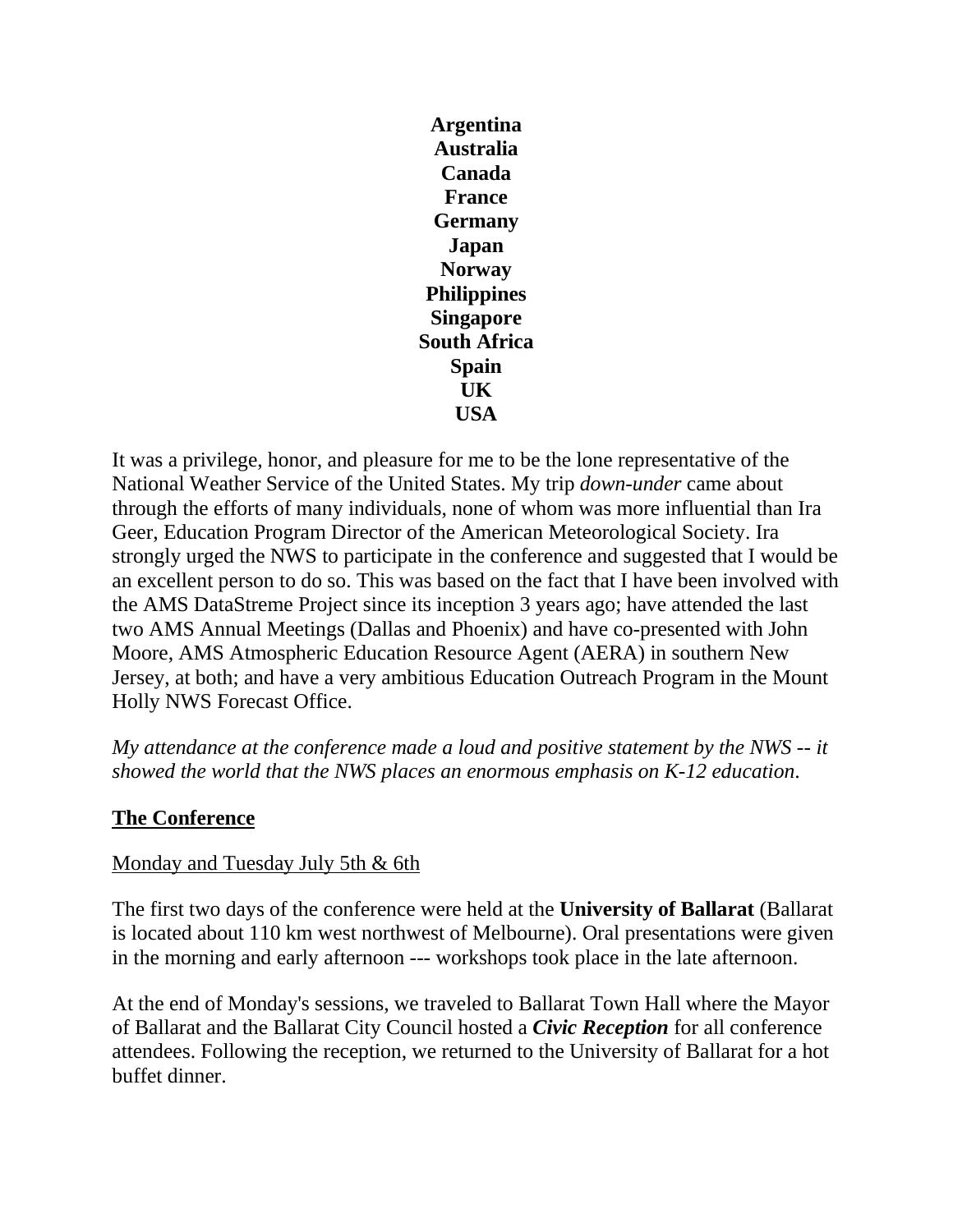The *conference dinner* was held Tuesday evening at Sovereign Hill (a reconstruction of Ballarat in the early gold-rush period of the 1850s). Following dinner, we were treated to a sound and light show called *"Blood On The Southern Cross".* The show was set in 1854 and related the battle of the Eureka stockade (the only civil uprising in the history of Australia).

### Wednesday July 7th

Travel day --- we departed Ballarat at 8:15AM in two buses headed, eventually, for Melbourne. But first it was off to Queenscliff, a picturesque and historic town situated at the entrance to **Port Phillip Bay**. We visited **The Marine Discovery Centre** (an educational facility of the prestigious Marine and Freshwater Resources Institute). It is the only marine education facility in southern Australia to be linked to such an institute. The Centre assists people of all ages to discover the wonders of the unique southern Australian temperate marine environment.

We were then divided into three groups (A,B,&C). Group A participated in a *rockpool ramble* at Point Lonsdale. This group wore old clothes and shoes that they could get wet. They discovered the fascinating animal and plant life of one of Southern Australia's most unique rock platforms. They found weird and wonderful sea creatures at the Point Lonsdale Marine Reserve, while also uncovering the mystery surrounding the treacherous 'Rip' and the ships that it has claimed over the past 100 years.

Group B (myself included) took a 2-hour boat cruise onto Port Phillip Bay. There were approximately 40 of us on board a relatively small fishing/scientific vessel. We used a variety of sampling equipment to investigate the physical, chemical, and biological aspects of the Bay. We discovered a host of marine life living both above and below the surface. One of the most fascinating aspects of the trip was visiting colonies of *Australian Fur Seals* and *Australasian Gannets*. We were practically nose to nose with the seals (well...3 or 4 feet away).

Group C participated in a guided tour of the Marine Discovery Centre, which included a lecture and a slide presentation.

We had a quick lunch at the Centre and then it was off to Melbourne and a visit to the Bureau of Meteorology. We were again divided into groups and given the option of picking 2 of the following 5 tours...

1) **Bureau of Meteorology Training Centre** --- participants got an overview of current and future developments in forecasting. They saw the atmosphere in fluid motion with displays synthesizing surface and upper level observational data, satellite information and visualization techniques.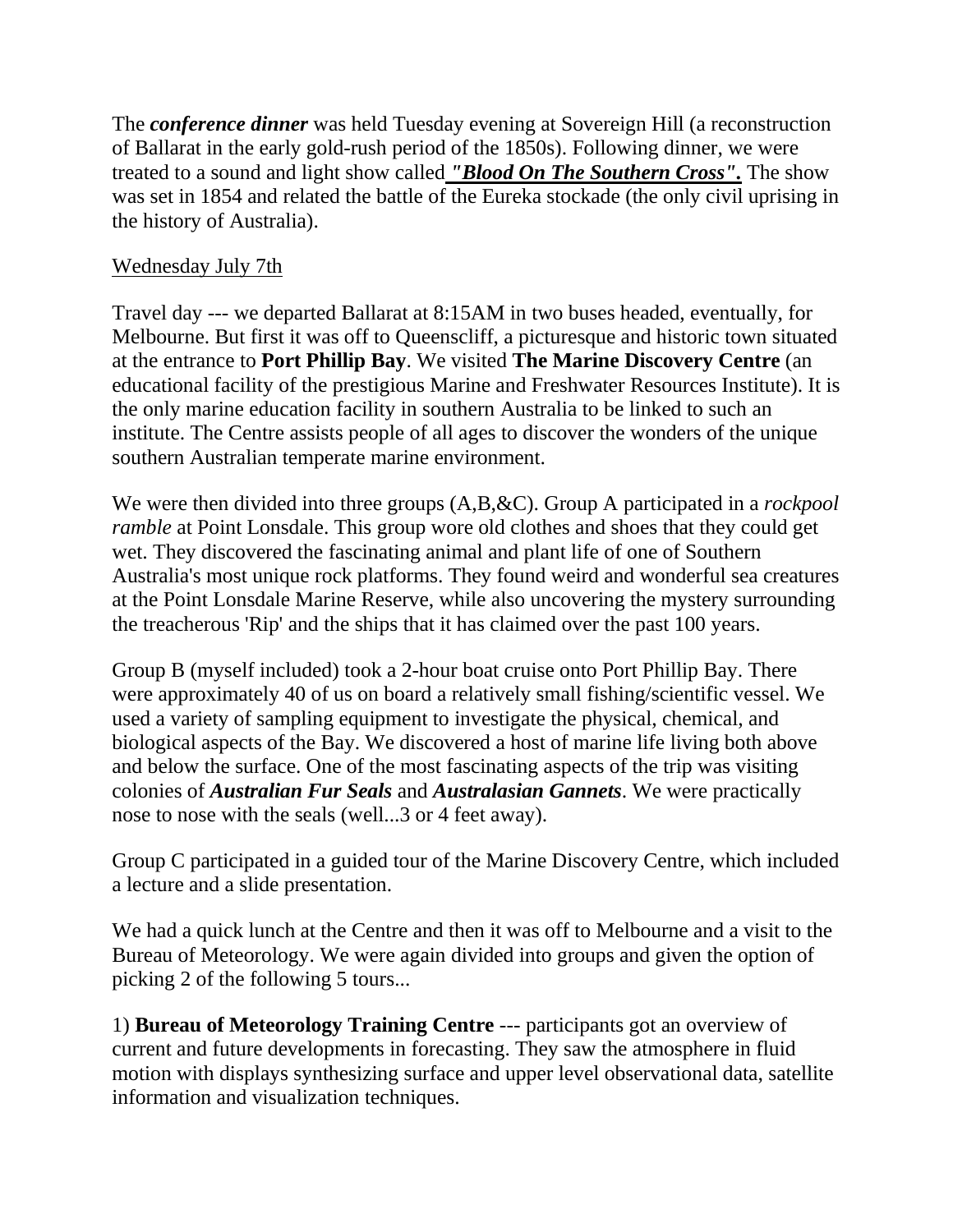2) **Bureau of Meteorology Public Relations Area** --- participants (I was one) saw a historical display of meteorology in Australia (old logbooks, instruments, etc.). We toured the facilities available to school groups, talked to the Bureau's public relations officer, saw a "tornado generator", and viewed many pamphlets, brochures, and videos.

3) **National Climate Centre** --- participants learned about Seasonal Climate Outlooks (providing rainfall outlooks for Australia for the next three months, linked to changing patterns in the Pacific and Indian Oceans), mapping services (using GIS technology developed over the last 5 years, currently mapping all sorts of meteorological observations and noticing new trends), the SILO web site (providing Australian rainfall observations as soon as they are available), and the newly developed 'meteograms' (weather guidance straight from the computer models for any location in Australia).

4) **National Meteorological Operations Centre** --- this is one of three World Meteorological Centres (the other two are in Washington and Moscow). Participants got to see a complete range of full southern hemisphere real time weather charts, satellite data, and numerical model products. They also were able to talk with the operational meteorologists.

5) **Victorian Regional Forecasting Centre** --- this is the equivalent of our forecast offices here in the U.S. Participants, including myself, were able to see forecasters and the latest technology in action, discuss the current weather, and participate in a chart discussion.

### Thursday and Friday July 8th & 9th

The remainder of the conference was held at **Glen Waverly Secondary College** in Melbourne. Once again, oral presentations were in the morning and workshops in the afternoon.

Our presentation (John Moore and I) was scheduled to be last...*I suppose it would be too much to assume that they left the best for last*. It was titled "Developing Weather Awareness and Outreach Through Collaborative Teacher Enhancement Programs".

One of the highlights of the conference week was the Thursday night program -- *Science in the Pub.* This, once a month, feature is an initiative of the NSW (New South Wales) Branch of the Australian Science Communicators (ASC). It was being held in collaboration with our conference, the Australian Meteorological and Oceanographic Society (AMOS), and the Victorian Branch of the ASC. The topic for the program was very appropriate --- **Greenhouse Warming Is A Lot Of Hot Air**.